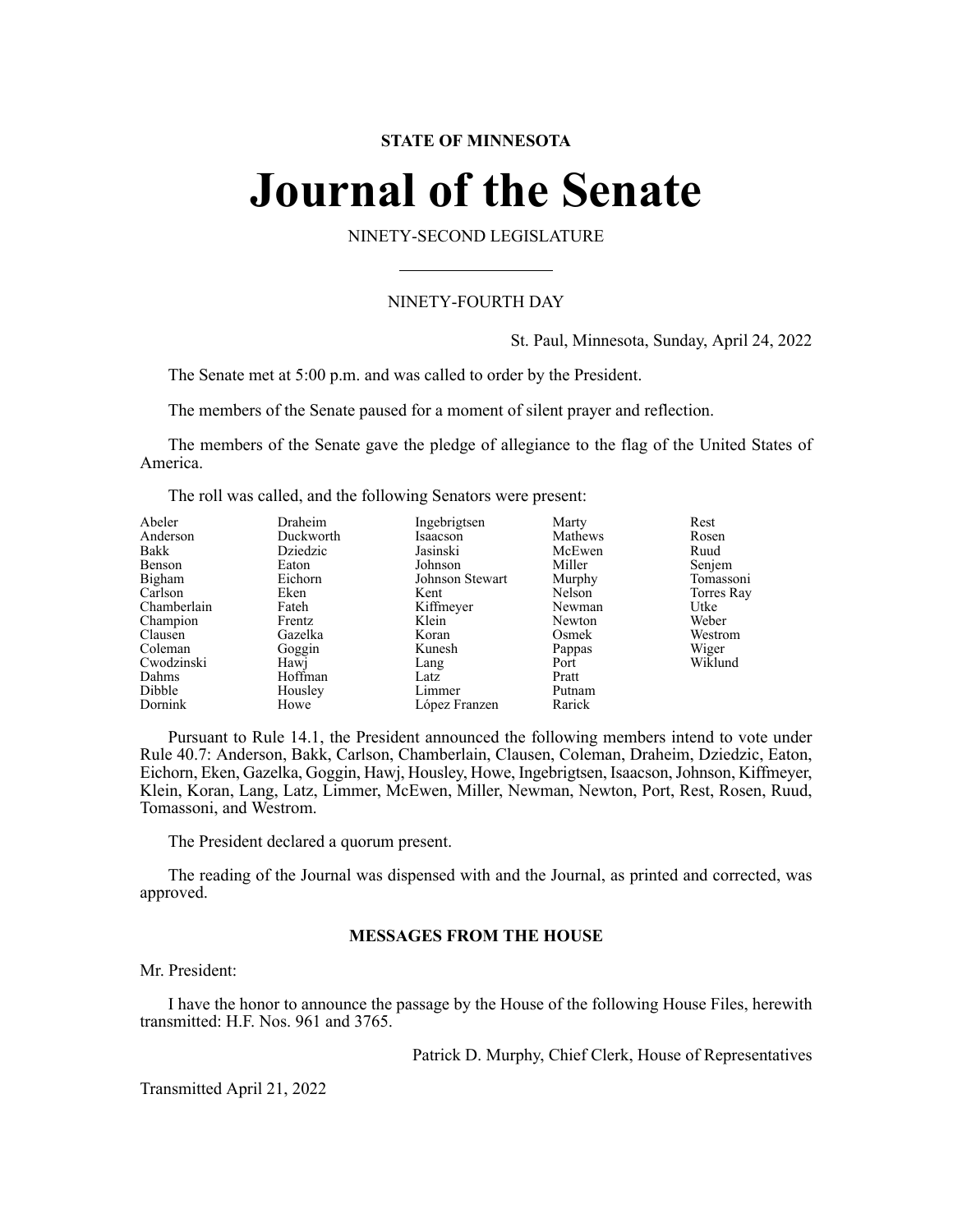Mr. President:

I have the honor to announce the following change in the membership of the Committee to escort the Governor to the Joint Convention on Sunday, April 24, 2022:

Delete the name of Frederick and add the name of Boldon.

Patrick D. Murphy, Chief Clerk, House of Representatives

Transmitted April 24, 2022

#### **FIRST READING OF HOUSE BILLS**

The following bills were read the first time.

**H.F. No. 961:** A bill for an act relating to labor; adding a supervisory law enforcement unit; appropriating money; amending Minnesota Statutes 2020, section 179A.10, subdivisions 2, 3.

Referred to the Committee on Rules and Administration for comparison with S.F. No. 1040, now on General Orders.

**H.F. No. 3765:** A bill for an act relating to natural resources; appropriating money from environment and natural resources trust fund; providing extensions.

Referred to the Committee on Finance.

#### **INTRODUCTION AND FIRST READING OF SENATE BILLS**

The following bills were read the first time.

#### **Senator Weber introduced--**

**S.F. No. 4526:** A bill for an act relating to human services; appropriating money to the commissioner of human services for grants for operating subsidies for rural mental health crisis facilities developed under a bonding program.

Referred to the Committee on Human Services Reform Finance and Policy.

#### **Senator Eaton introduced--**

**S.F. No. 4527:** A bill for an act relating to human services; modifying client education requirements and the administering of medication in chemical dependency treatment facilities; prohibiting the denial of medications; defining sober houses; prohibiting waivers of tenants' rights; modifying the care prisoners receive in county jails; amending Minnesota Statutes 2020, sections 245G.07, subdivision 1; 245G.08, subdivision 3; 245G.21, by adding a subdivision; 504B.001, subdivisions 7, 12; 641.15, subdivision 1; proposing coding for new law in Minnesota Statutes, chapters 254A; 504B.

Referred to the Committee on Human Services Reform Finance and Policy.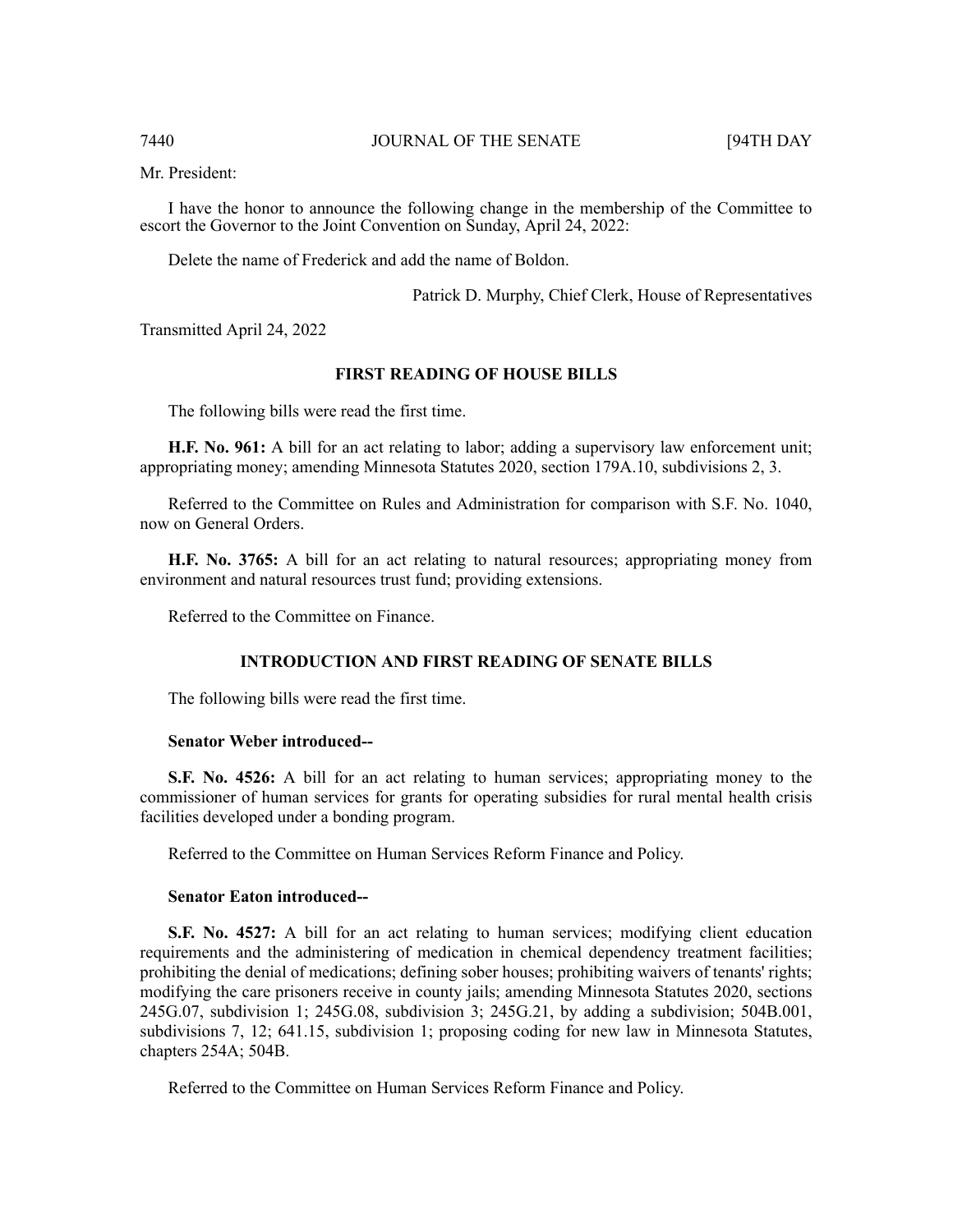### **Senator Utke introduced--**

**S.F. No. 4528:** A bill for an act relating to capital investment; appropriating money for water infrastructure improvements in the city of Clearbrook; authorizing the sale and issuance of state bonds.

Referred to the Committee on Capital Investment.

#### **Senators Eichorn, Draheim, Mathews, Coleman, and Chamberlain introduced--**

**S.F. No. 4529:** A bill for an act relating to taxation; property; limiting annual valuation increase on residential properties; amending Minnesota Statutes 2020, section 273.11, by adding a subdivision.

Referred to the Committee on Taxes.

#### **Senator Newton introduced--**

**S.F. No. 4530:** A bill for an act relating to Anoka County; authorizing Anoka County to build a jail and criminal justice center in a location outside the county seat; authorizing the Anoka County sheriff to keep office in a city outside the county seat.

Referred to the Committee on Local Government Policy.

#### **Senator Fateh introduced--**

**S.F. No. 4531:** A bill for an act relating to capital investment; appropriating money for a grant to WE WIN Institute, Inc. to acquire and improve property in Minneapolis.

Referred to the Committee on Jobs and Economic Growth Finance and Policy.

#### **Senator Eichorn introduced--**

**S.F. No. 4532:** A bill for an act relating to local government aid; providing 2021 aid penalty forgiveness to the city of Boy River; appropriating money.

Referred to the Committee on Taxes.

#### **Senators McEwen, Murphy, Fateh, Torres Ray, and Kunesh introduced--**

**S.F. No. 4533:** A bill for an act relating to human rights; providing certain protections to individuals in Minnesota from enforcement of laws from other states prohibiting or restricting the individual or the individual's child from receiving gender-affirming care; proposing coding for new law in Minnesota Statutes, chapter 363A.

Referred to the Committee on Civil Law and Data Practices Policy.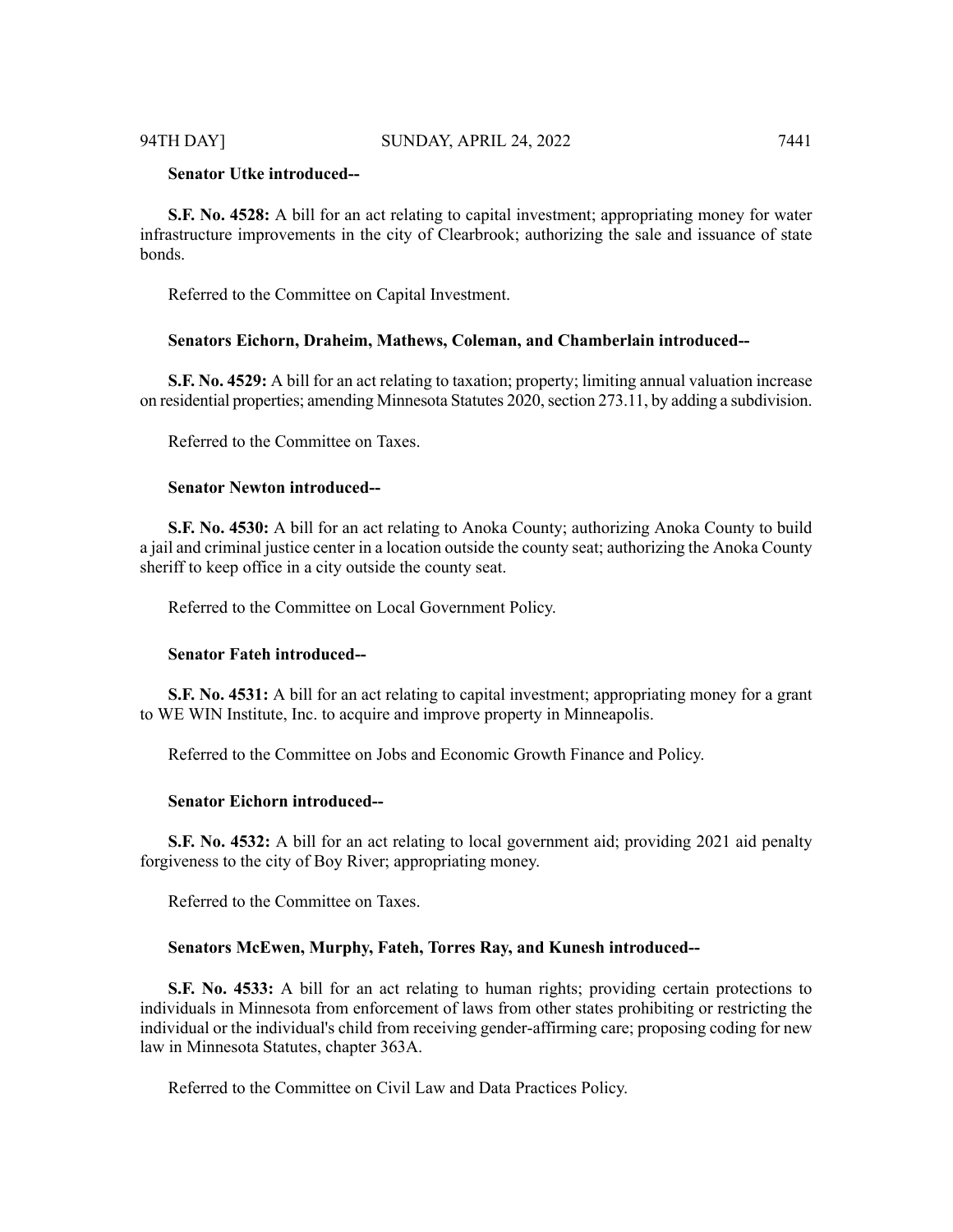#### **Senator Bakk introduced--**

**S.F. No. 4534:** A bill for an act relating to education; moving the local optional revenue program to the formula allowance; striking obsolete language; amending Minnesota Statutes 2020, sections 123A.05, subdivision 2; 124E.20, subdivision 1; 124E.23; 125A.11, subdivision 1; 125A.76, subdivision 1; 125A.79, subdivisions 1, 8; 126C.05, subdivision 15; 126C.10, subdivisions 1, 18, 18a, 24; 126C.13, subdivision 4; 126C.17, subdivision 7a; 127A.47, subdivision 7; 127A.51; Minnesota Statutes 2021 Supplement, section 126C.10, subdivision 2; repealing Minnesota Statutes 2020, section 126C.17, subdivision 7b; Minnesota Statutes 2021 Supplement, section 126C.10, subdivision 2e.

Referred to the Committee on Education Finance and Policy.

#### **Senator Eichorn introduced--**

**S.F. No. 4535:** A bill for an act relating to local government aid; providing 2021 aid penalty forgiveness to the city of Bena.

Referred to the Committee on Taxes.

#### **MOTIONS AND RESOLUTIONS**

Senator Kiffmeyer moved that the name of Senator Newman be added as a co-author to S.F. No. 3975. The motion prevailed.

Senator Dibble moved that his name be stricken as chief author, shown as a co-author, and the name of Senator López Franzen be added as chief author to S.F. No. 4521. The motion prevailed.

Senator López Franzen moved that the names of Senators Champion, Latz, and Putnam be added as co-authors to S.F. No. 4521. The motion prevailed.

Senator Dibble moved that the name of Senator Dziedzic be added as a co-author to S.F. No. 4524. The motion prevailed.

#### **ADJOURNMENT**

Senator Duckworth moved that the Senate do now adjourn until 11:00 a.m., Monday, April 25, 2022. The motion prevailed.

Cal R. Ludeman, Secretary of the Senate